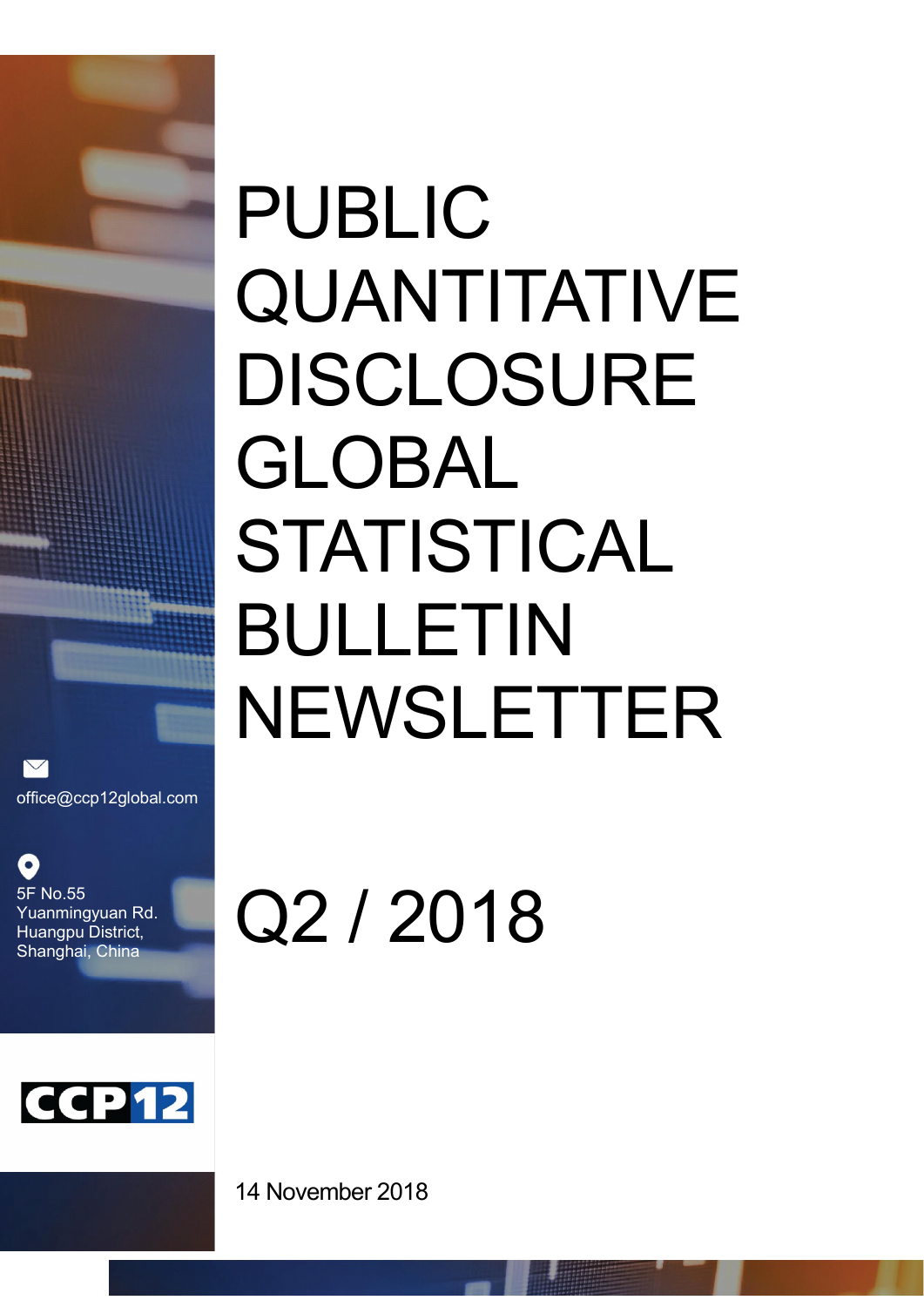

# TABLE OF CONTENT

| 2.1                                                        |  |
|------------------------------------------------------------|--|
| 2.1.1                                                      |  |
| 2.1.2                                                      |  |
| 2.1.3                                                      |  |
| $2.2^{\circ}$                                              |  |
| 2.2.1                                                      |  |
| 2.3                                                        |  |
| 2.4                                                        |  |
| 2.4.1                                                      |  |
|                                                            |  |
| APPENDIX 2 - SUMMARIZED RESULTS FOR Q1 2018 VS. Q2 2018 15 |  |
|                                                            |  |
|                                                            |  |
|                                                            |  |
|                                                            |  |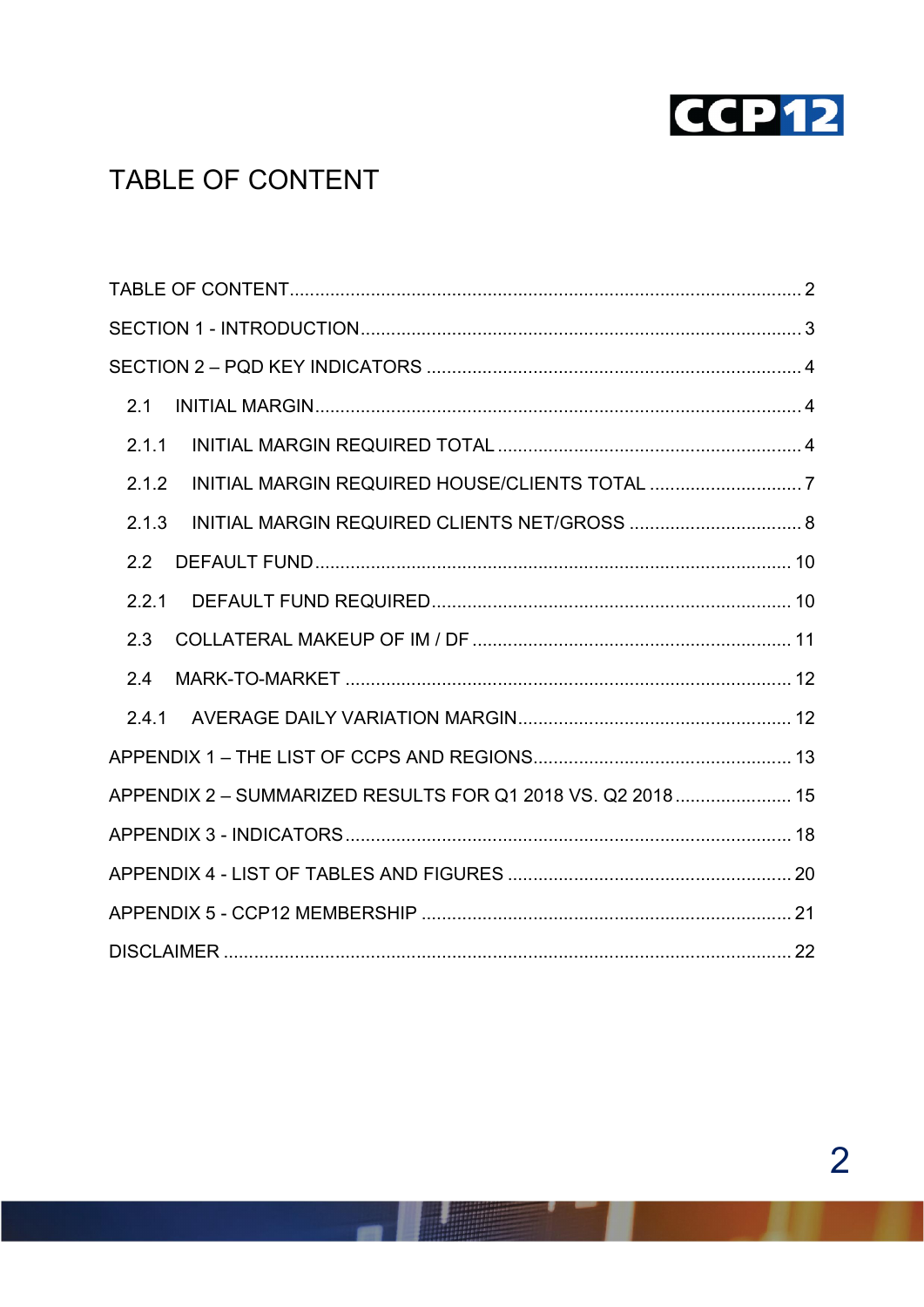

## SECTION 1 - INTRODUCTION

The Global Association of Central Counterparties (CCP12) publishes the quarterly Public Quantitative Disclosure (PQD) Global Statistical Bulletin Newsletter to present a panorama of the CCP industry to market participants, relevant authorities and the broader public. The analysis is based on PQD reports published by central counterparties (CCPs) globally under the Principles for Financial Market Infrastructures (PFMI) requirements set by Committee on Payments and Market Infrastructures and the International Organization of Securities Commissions (CPMI-IOSCO). For a full list of the CCPs whose PQD information was used in this report, please see Appendix 1.

CCP12 is a global association of 35 members who operate more than 50 individual CCPs globally across the Europe/Middle East/Africa (EMEA), Americas, and Asia-Pacific (APAC) regions. CCP12 aims to promote effective, practical and appropriate risk management and operational standards for CCPs to ensure the safety and efficiency of the financial markets it represents. CCP12 leads and assesses global regulatory and industry initiatives that concern CCPs to form consensus views, while also actively engaging with regulatory agencies and industry constituents through consultation responses, forum discussions and position papers.

In 2015, the CPMI-IOSCO published PQD standards for  $CCPs<sup>1</sup>$ , as an important component of the set of PFMI public disclosure requirements, while also encouraging CCPs to use a common template. CCP12 supports CPMI-IOSCO's efforts to improve the level of standardization and transparency of the CCP industry; our members collaboratively worked to create a common PQD template in 2015, and officially released the CCP12 PQD Template in 2017.

l

<sup>1</sup> CPMI-IOSCO (2015). Public quantitative disclosure standards for central counterparties. [online] Available from: < https://www. bis.org/cpmi/publ/d125.htm >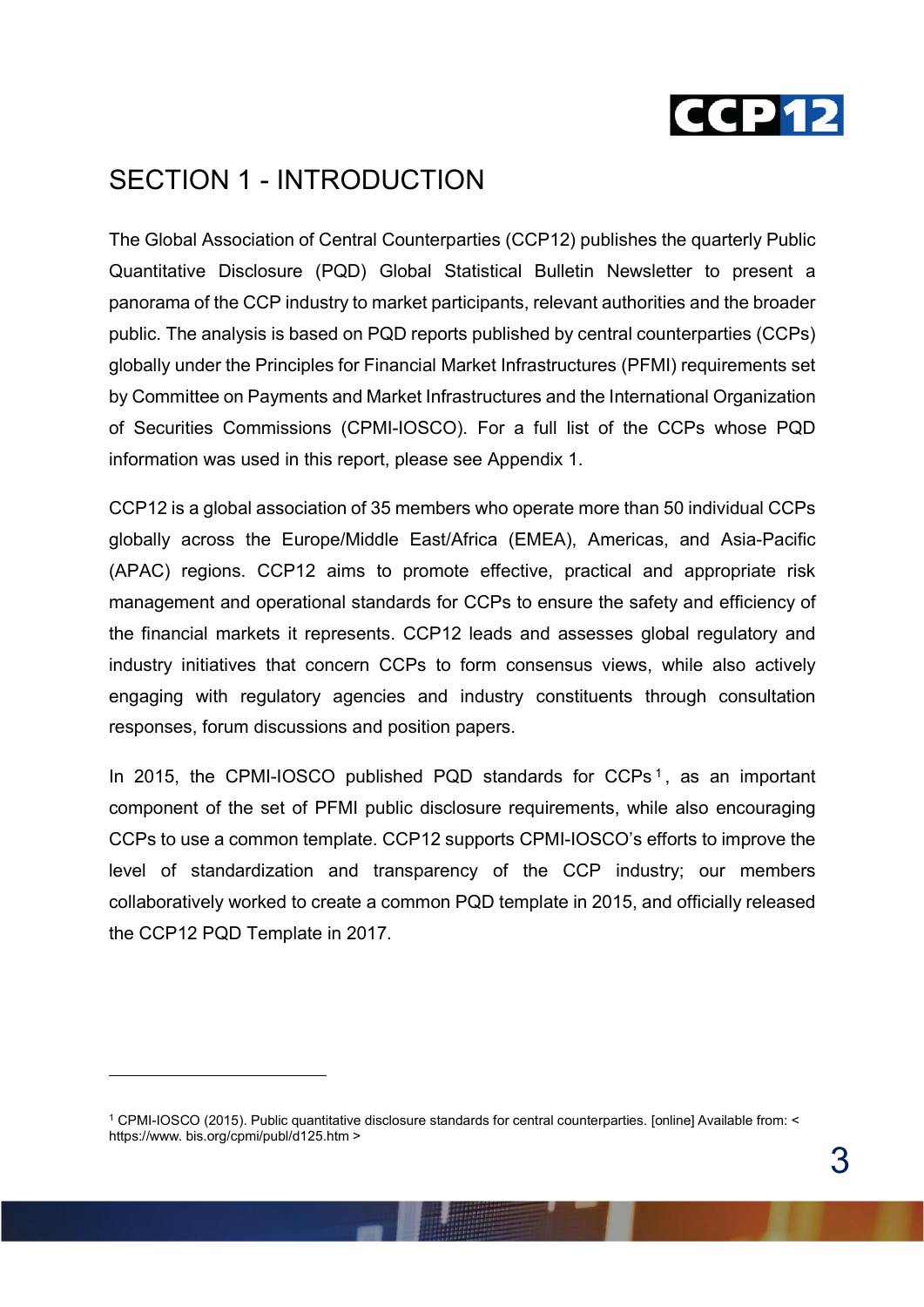

In this PQD Newsletter, Q1 and Q2 2018 PQD data sets published by CCP12 members are grouped both by the region in which the CCP is located, as well as by the underlying asset classes cleared by the CCP. A number of CCP risk management indicators are examined, including Initial Margin Required, Default Fund Required, Collateral Make-Up of the Initial Margin and Default Fund contributions, and Average Daily Variation Margin. All indicators are measured in US dollar (USD).

It is important to note that for this PQD Newsletter, both the Q1 and Q2 data sets for MGEX and B3 have been added to the PQD pool. The addition of the Q1 PQD was done both to minimize any resulting jumps in the regional and quarter split for the Americas region, and due to the fact that both MGEX and B3 had their Q1 PQDs readily available.

# SECTION 2 – PQD KEY INDICATORS

#### 2.1 INITIAL MARGIN

l

#### 2.1.1 INITIAL MARGIN REQUIRED TOTAL

Initial margin (IM) is the collateral required by the CCP to cover potential changes in the value of each participant's position (that is, potential future exposure) over the appropriate closeout period in the event the participant defaults (CPMI-IOSCO, 2012)2. In the CCP12 PQD data set, the required initial margin at the end of Q2 2018 totaled USD 673,72 billion, of which 46.6% was from EMEA (USD 313,69 billion); 44.9% came from the Americas (USD 302,49 billion), while CCPs in the APAC region accounted for 8.5% (USD 57,53 billion). Compared with the data from Q1 2018, the required initial margin within the three regions remained relatively constant; the global total grew by USD 1.74 billion overall.

<sup>2</sup> CPSS-IOSCO (2012). *Principles for financial market infrastructures*. [online] Available from: < https://www.bis.org/cpmi/publ/d 101.htm >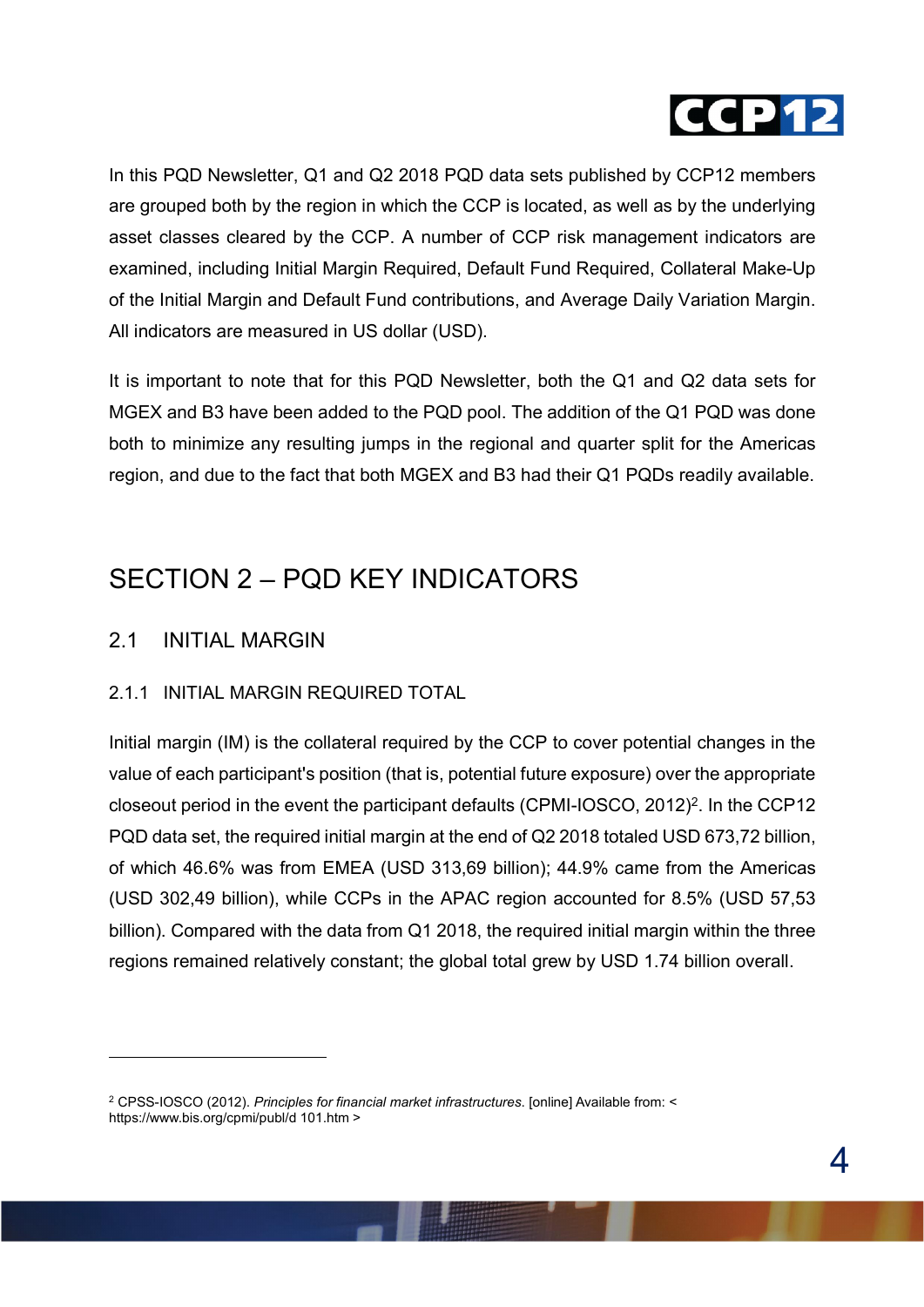









In contrast to a geographical split, the initial margin can also be broken down by asset class. 29.4% (USD 197.96 billion) of the required initial margin is used to cover a Multi Asset class (Diversified/Other), where the initial margin encompasses multiple asset classes across the various CCP clearing services; Interest Rate Derivatives came in second at 25.5% (USD 171.63 billion), followed by IM for Equity Derivatives at 20.2% (USD 136.11 billion). Next in order were Bonds and Repo (11.6%; USD 77.88 billion), CDS (5.8%; USD 39.23 billion), Shares and Equities (3.9%; USD 26.32 billion), FX (2.2%; 14.96 billion), and Agriculture and Commodities (1.5%; USD 10.13 billion).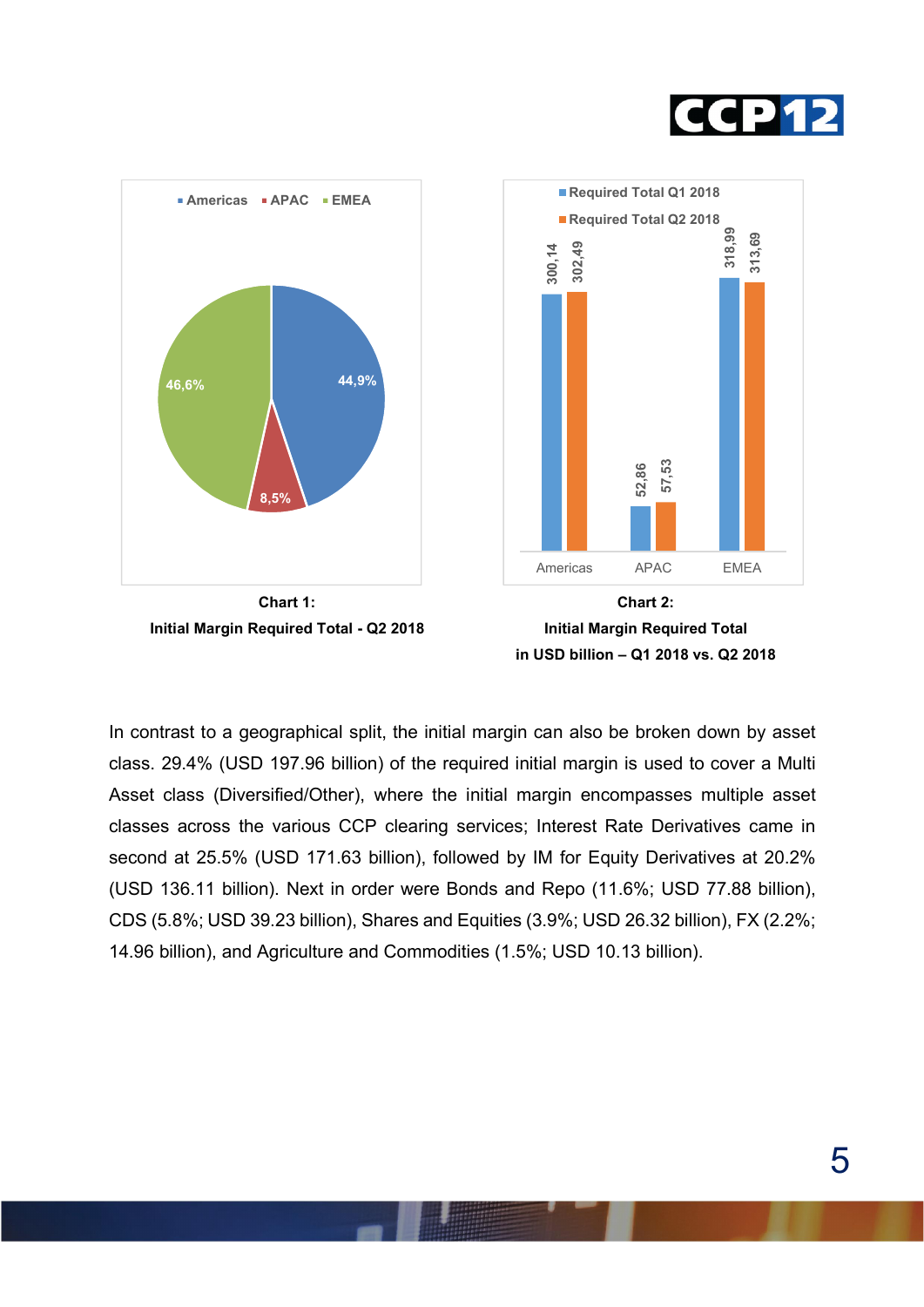



Chart 3: Asset Class Split of Total Required Initial Margin – Q2 2018

| <b>Asset Class</b>        | Q1 2018 | Q2 2018 | $+1-$     |
|---------------------------|---------|---------|-----------|
| Bonds and Repo            | 74.89   | 77.88   | 3.99%     |
| Shares and Equities       | 29.79   | 26.32   | $-11.62%$ |
| <b>CDS</b>                | 38.71   | 39.23   | 1.34%     |
| Ag and Commodities        | 9.38    | 10.13   | 7.98%     |
| <b>IRD</b>                | 171.39  | 171.63  | 0.13%     |
| <b>Equity Derivatives</b> | 142.56  | 136.11  | $-4.52%$  |
| <b>FX</b>                 | 5.57    | 14.96   | 168.35%   |
| Multi Asset               | 199.89  | 197.96  | $-0.97%$  |

Chart 4:

Asset Class Split of Total Required Initial Margin in USD billion– Q1 2018 vs. Q2 2018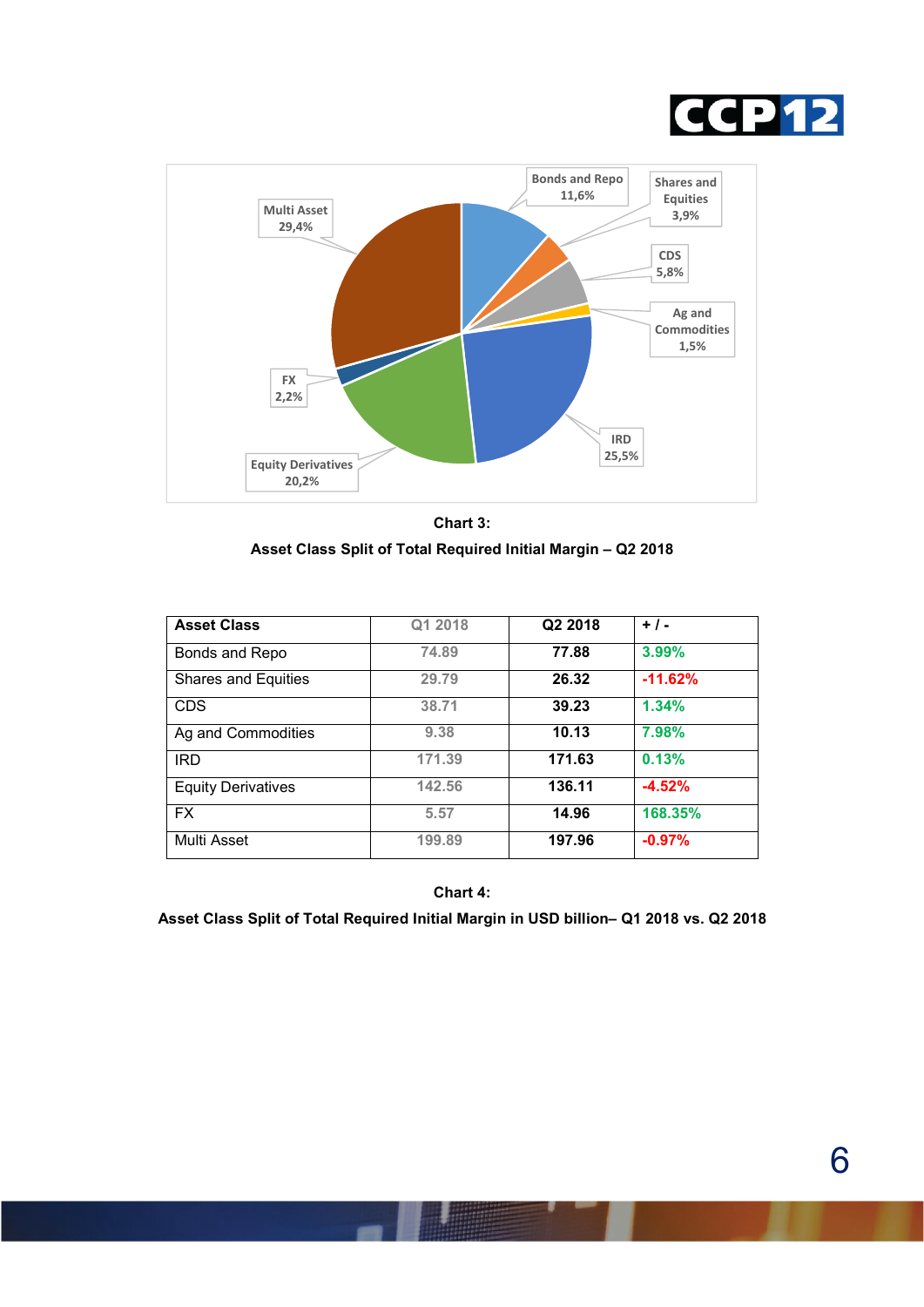

#### 2.1.2 INITIAL MARGIN REQUIRED HOUSE/CLIENTS TOTAL

Initial margin requirements can apply to both clearing members' own accounts (i.e. house or proprietary account), and/or those of their client. By the end of Q2 2018, reporting CCPs' total initial margin requirements for clients in America more than tripled the requirements for clearing members (client USD 229.10 billion vs. house USD 73.52 billion). The APAC (client USD 30.28 billion vs. house USD 24.71 billion) and EMEA (client USD 158.33 billion vs. house USD 155.37 billion) regions also had higher client clearing, although not to the extent found in the Americas. The global asset class splits for the house and client IM totals can be found in the table below:

| <b>Asset Class</b>        | <b>House Total</b> | <b>Client Total</b> |
|---------------------------|--------------------|---------------------|
| Bonds and Repo            | 67.55              | 10.33               |
| Shares and Equities       | 9.49               | 16.56               |
| <b>CDS</b>                | 20.64              | 18.59               |
| Ag and Commodities        | 2.86               | 7.27                |
| <b>IRD</b>                | 72.47              | 99.15               |
| <b>Equity Derivatives</b> | 24.72              | 111.39              |
| <b>FX</b>                 | 14.93              | 0.03                |
| Multi Asset               | 40.91              | 154.27              |

Chart 5:

Global Asset Class Split for House and Client Initial Margin Totals in USD billion – Q2 2018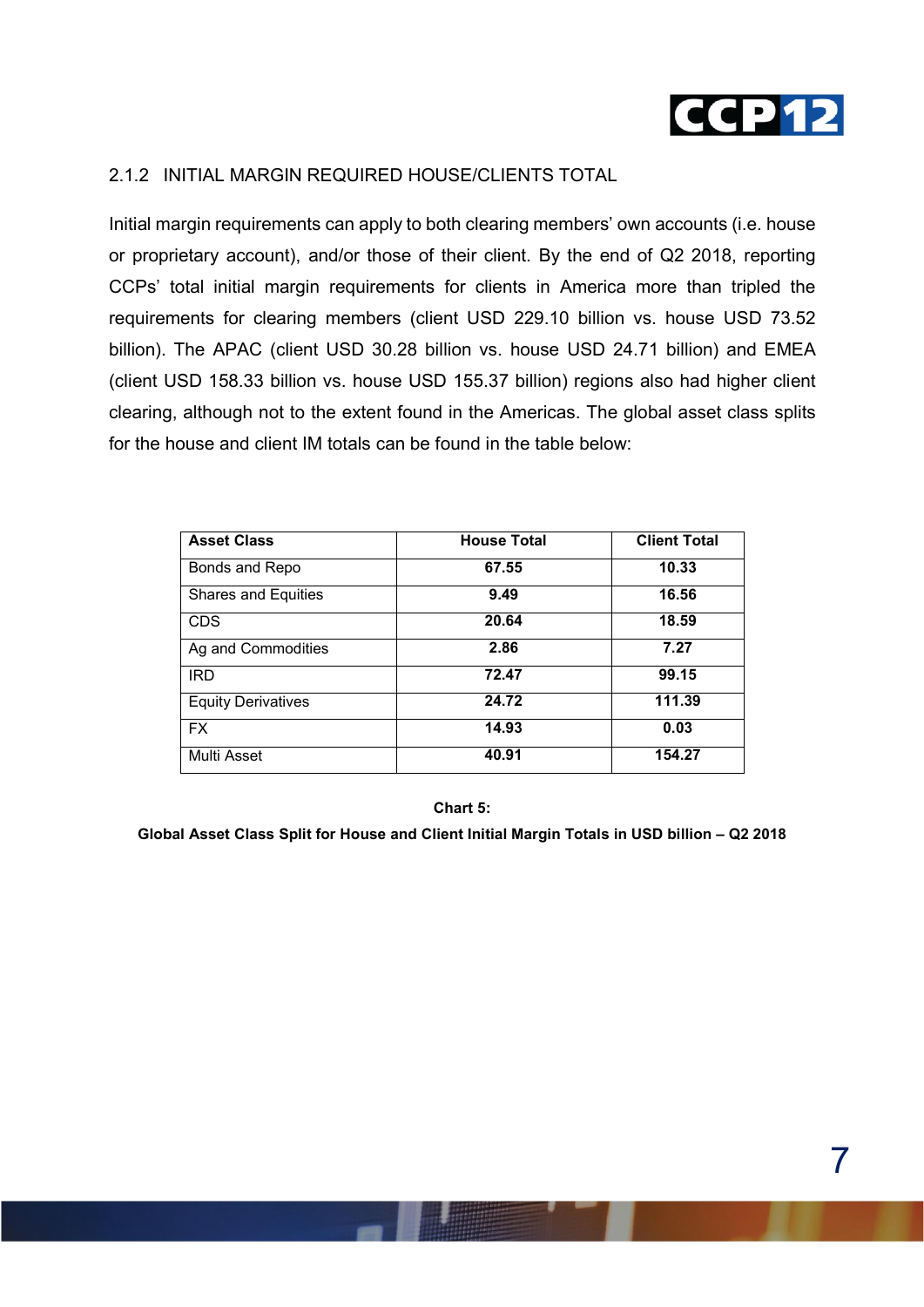





Initial Margin Required Client Net and Gross in USD billion – Q1 2018 vs. Q2 2018

#### 2.1.3 INITIAL MARGIN REQUIRED CLIENTS NET/GROSS

Under CPMI-IOSCO PQD requirements, CCPs should clarify whether initial margin for the positions of indirect participants must be provided for each indirect participant's own position (i.e. required client gross), or for the net position of a group of indirect participants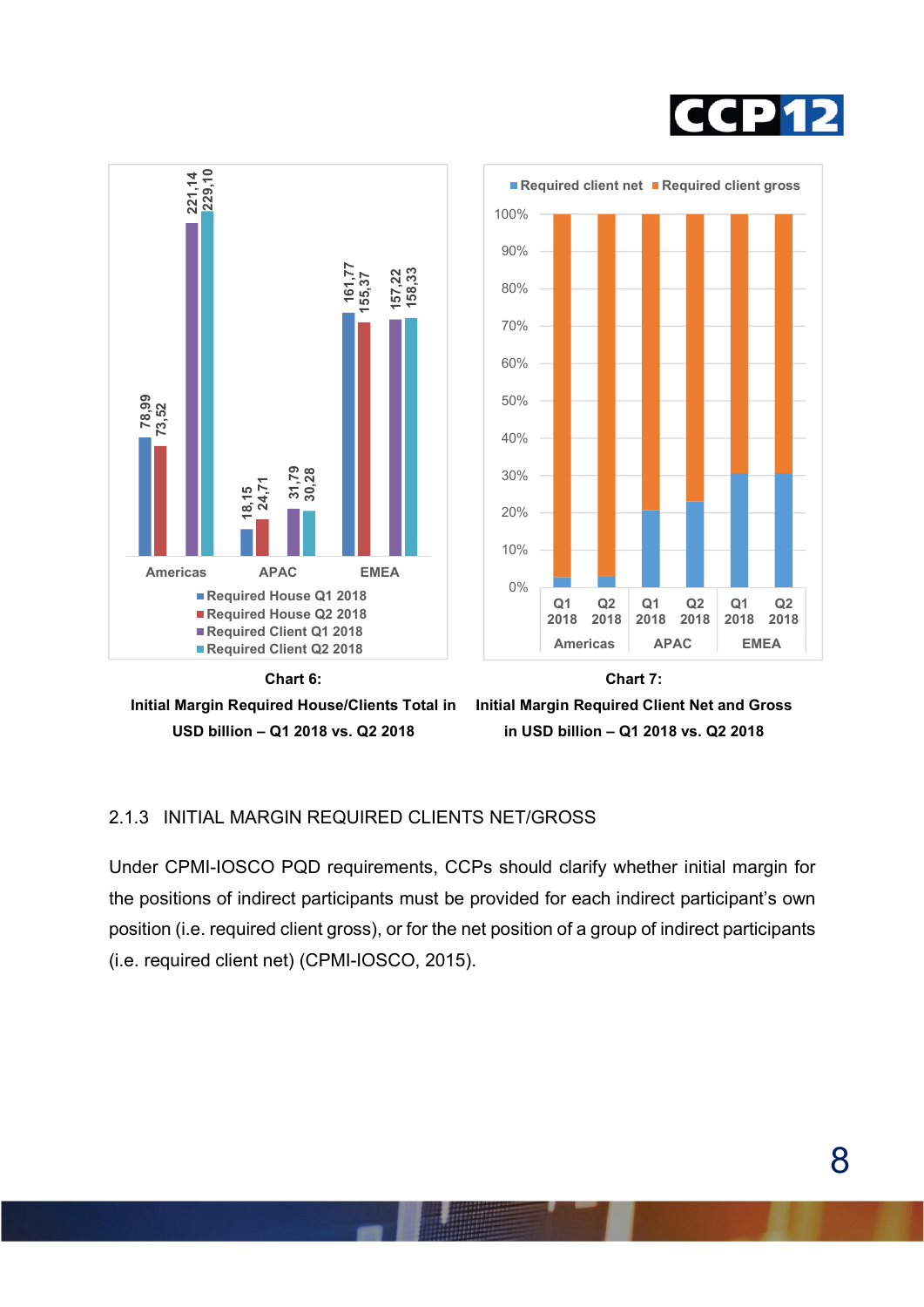

Overall, the majority of clients' initial margin required by reporting CCPs were collected on a gross basis. As of the end of Q2 2018, the comparison between gross and net basis in Americas was a respective USD 222.47 billion vs. USD 6.63 billion; in EMEA, USD 109.78 billion (gross) vs. USD 48.55 billion (net); and in APAC, USD 23.28 billion (gross) vs. USD 7.00 billion (net). Specifically, in the Americas, nearly all (97%) of the initial margin posted by clearing members on behalf of their clients was on a gross basis. The global asset class splits for the client net and client gross totals can be found in the table below:

| <b>Asset Class</b>         | <b>Client Gross</b> | <b>Client Net</b> |
|----------------------------|---------------------|-------------------|
| Bonds and Repo             | 1.31                | 9.02              |
| <b>Shares and Equities</b> | 6.64                | 9.92              |
| <b>CDS</b>                 | 18.59               |                   |
| Ag and Commodities         | 0.73                | 6.54              |
| <b>IRD</b>                 | 92.97               | 6.18              |
| <b>Equity Derivatives</b>  | 93.97               | 17.42             |
| <b>FX</b>                  | 0.01                | 0.02              |
| Multi Asset                | 141.19              | 13.08             |

Chart 8:

Global Asset Class Split for Client Gross and Client Net Initial Margin Totals in USD billion – Q2 2018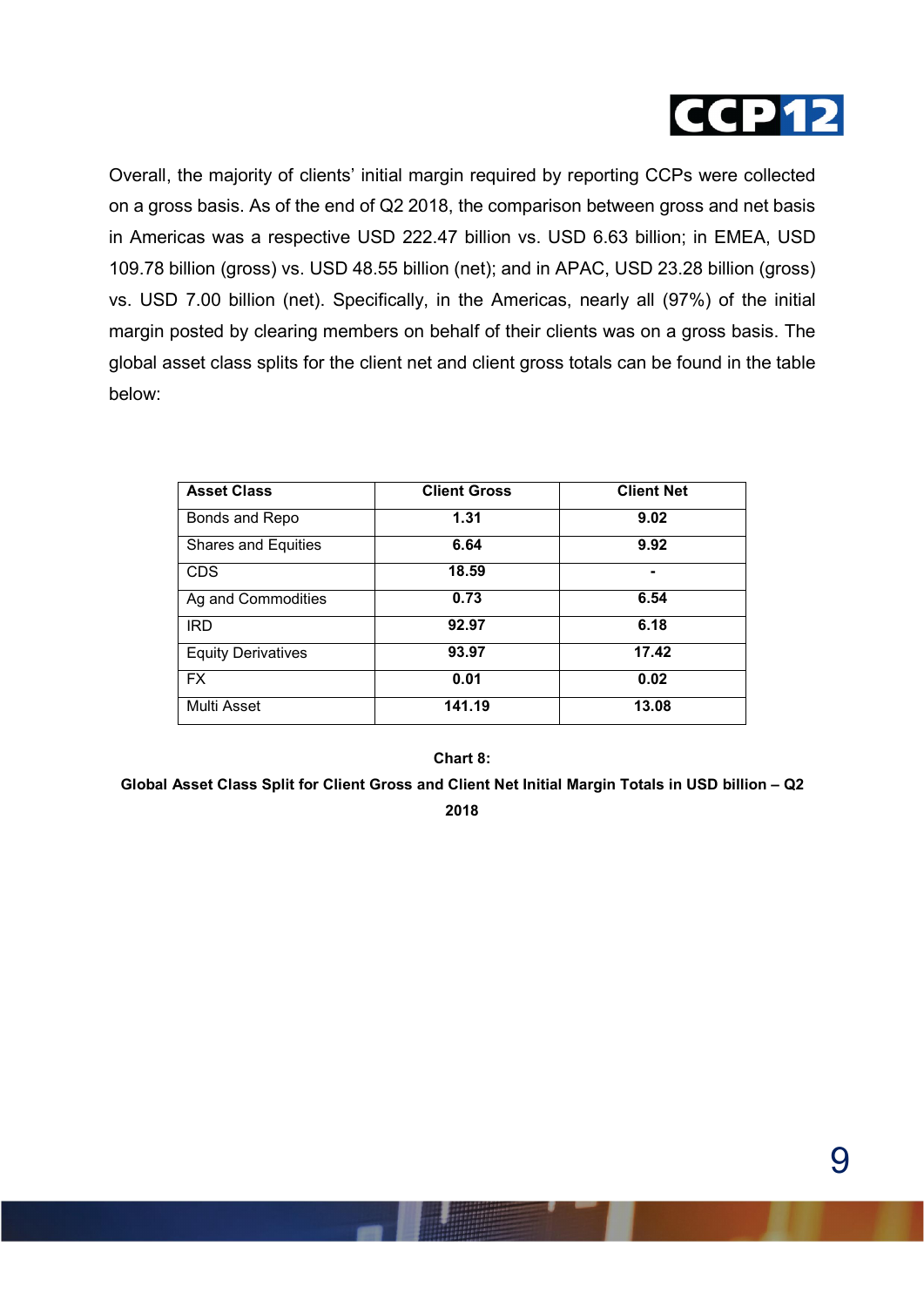

#### 2.2 DEFAULT FUND

#### 2.2.1 DEFAULT FUND REQUIRED

Default fund (DF) is one of the components of the pre-funded financial resources provided by participants, used to allocate any losses arising in the event that one or more participants defaults on their obligations to the FMI and the resources provided by the defaulting party (or parties) are not sufficient to cover such losses (CPMI-IOSCO, 2015). EMEA, which made up 46% of the total figure, had the largest default fund requirement at the end of 2018 Q2 (USD 33.46 billion); the Americas was next with 37% (USD 26.75 billion), followed by APAC with 17% (USD 12.29 billion).



Default Fund Required - Q2 2018

Default Fund Required in USD billion – Q1 2018 vs. Q2 2018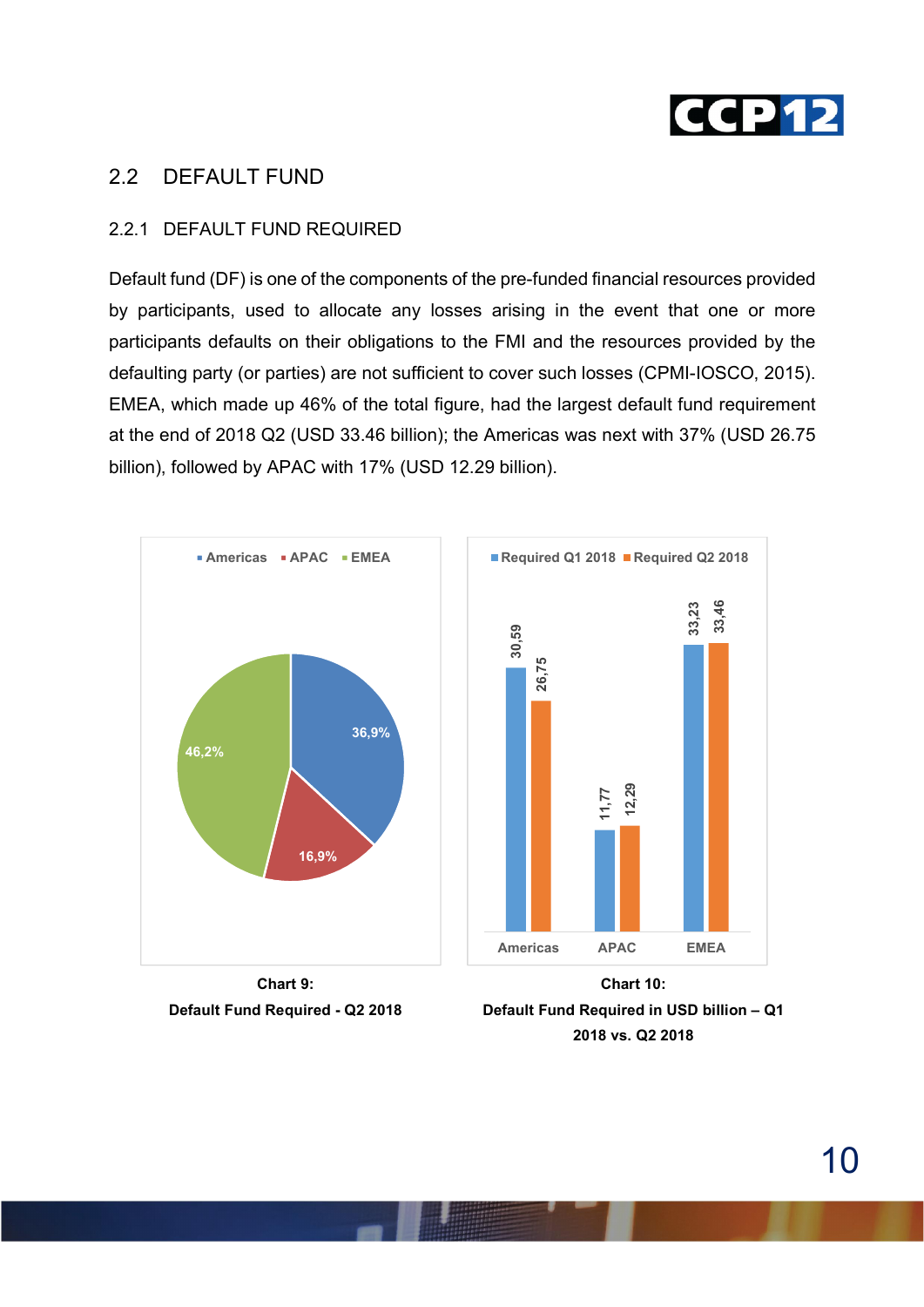

#### 2.3 COLLATERAL MAKEUP OF IM / DF

While members are required to post a set amount of initial margin and default fund contribution, the makeup of the collateral posted may have flexibility subject to the schedule of the CCP. The collateral can be made up of a combination of cash and noncash collateral, and can be held at a variety of locations; the global totals can be seen below:

|      | <b>Collateral Posted in the Form of</b> | <b>Initial Margin</b> | <b>Default Fund</b> |
|------|-----------------------------------------|-----------------------|---------------------|
| Cash | At Central Bank of Issue                | 14.2%                 | 33.4%               |
|      | At Other Central Bank                   | 0.1%                  |                     |
|      | Secured Cash (Reverse Repo)             | 10.8%                 | 22.5%               |
|      | <b>Unsecured at Commercial Banks</b>    | 5.3%                  | 6.7%                |
| Non- | Sovereign Gov't Bonds - Domestic        | 33.2%                 | 29.7%               |
| Cash | Sovereign Gov't Bonds - Foreign         | 18.6%                 | 3.8%                |
|      | <b>Agency Bonds</b>                     | 1.6%                  | 1.0%                |
|      | <b>State/Municipal Bonds</b>            | 0.4%                  | 0.4%                |
|      | Corporate Bonds                         | 5.5%                  | 0.6%                |
|      | Equities                                | 8.8%                  | 1.0%                |
|      | <b>Mutual Funds/UCITS</b>               | 0.1%                  |                     |
|      | Commodities - Gold                      | ۰                     |                     |
|      | Commodities - Other                     | 0.2%                  |                     |
|      | Other                                   | 1.2%                  | 1.0%                |

Chart 11: Collateral Makeup of Initial Margin and Default Fund - Q2 2018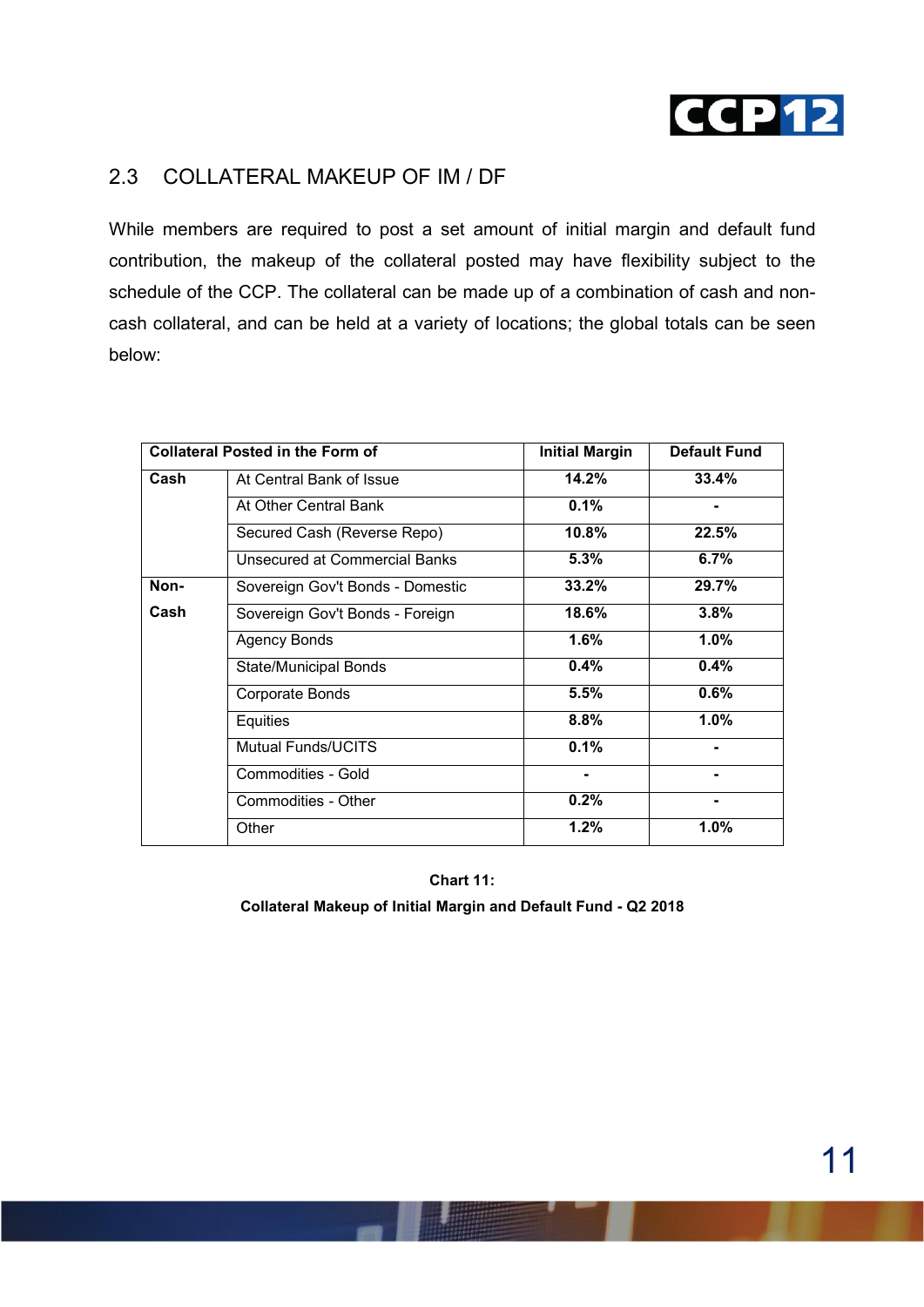

#### 2.4 MARK-TO-MARKET

#### 2.4.1 AVERAGE DAILY VARIATION MARGIN

Variation Margin can be defined as funds that are collected and paid out to reflect current exposures resulting from actual changes in market prices (CPMI-IOSCO, 2012). In the CCP12 PQD data set, a majority of the total variation margin paid through the CCP by participants on each business day during the second quarter of 2018 occurred in the EMEA (48.5%, USD 7.87 billion) and Americas (38.5%, USD 6.24 billion); 13.0% was generated in APAC (USD 2.10 billion).



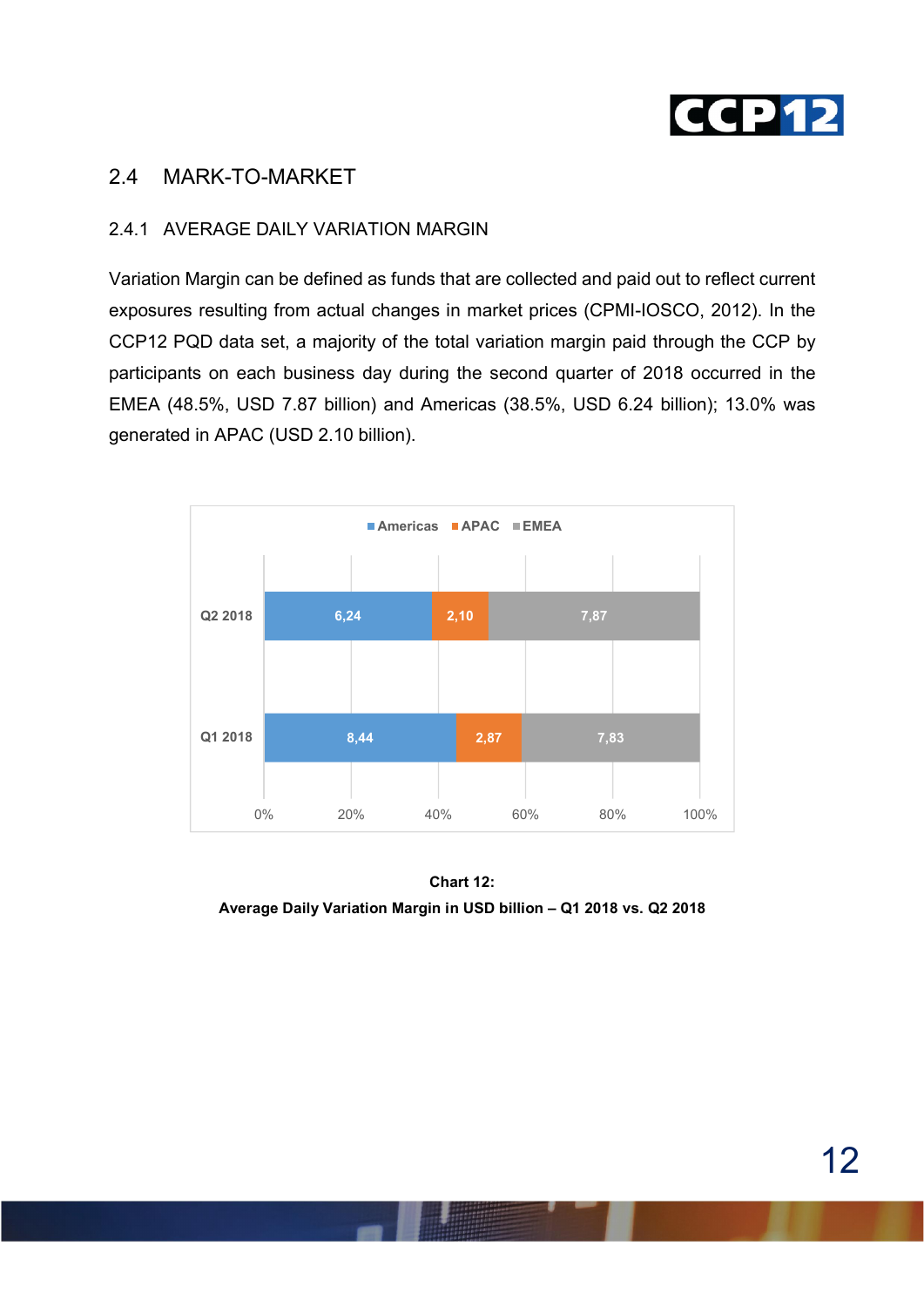

# APPENDIX 1 – THE LIST OF CCPS AND REGIONS

| <b>ORGANISATION3</b>                          | <b>REGION</b> | <b>Website for PQD Reports</b>                                                         |
|-----------------------------------------------|---------------|----------------------------------------------------------------------------------------|
| B <sub>3</sub> - Brasil Bolsa Balcao          | Americas      | http://www.b3.com.br/en_us/products-and-<br>services/clearing-and-settlement/clearing/ |
| Chicago Mercantile<br><b>Exchange Group</b>   | Americas      | http://www.cmegroup.com/clearing/cpmi-<br>iosco-reporting.html                         |
| Depository Trust & Clearing<br>Corporation    | Americas      | http://www.dtcc.com/en/legal/policy-and-<br>compliance                                 |
| Intercontinental Exchange<br>(Credit)         | Americas      | https://www.theice.com/clear-credit/regulation                                         |
| Intercontinental Exchange<br>(US)             | Americas      | https://www.theice.com/clear-<br>us/regulation#quantitative-disclosures                |
| <b>Intercontinental Exchange</b><br>(Canada)  | Americas      | https://www.theice.com/clear-<br>canada/regulation#quantitative-disclosures            |
| Minneapolis Grain<br>Exchange                 | Americas      | http://www.mgex.com/regulation.html                                                    |
| The Options Clearing<br>Corporation           | Americas      | https://www.theocc.com/about/corporate-<br>information/pfmi-disclosures.jsp            |
| <b>TMX Group</b>                              | Americas      | http://www.cdcc.ca/publications_qtdFiles_en                                            |
| <b>ASX Limited (Clear)</b>                    | <b>APAC</b>   | http://www.asx.com.au/regulation/regulatory-<br>compliance/asx-clear.htm               |
| <b>ASX Limited (Futures)</b>                  | <b>APAC</b>   | https://www.asx.com.au/regulation/regulatory<br>-compliance/asx-clear-futures.htm      |
| Hong Kong Exchanges &<br>Clearing Ltd (HKCC)  | <b>APAC</b>   | https://www.hkex.com.hk/eng/market/clr/Spec<br>ialTopics/IOSCO.htm                     |
| Hong Kong Exchanges &<br>Clearing Ltd (SEOCH) | <b>APAC</b>   | https://www.hkex.com.hk/eng/market/clr/Spec<br>ialTopics/IOSCO.htm                     |
| Intercontinental Exchange<br>(Singapore)      | <b>APAC</b>   | https://www.theice.com/clear-<br>singapore/regulation#quantitative-disclosures         |
| Japan Securities Clearing<br>Corporation      | <b>APAC</b>   | https://www.jpx.co.jp/jscc/en/company/fmi-<br>pdf2.html                                |
| Korea Exchange                                | <b>APAC</b>   | https://global.krx.co.kr/contents/GLB/02/0202/<br>0202020203/GLB0202020203.jsp         |
| Shanghai Clearing House                       | <b>APAC</b>   | http://www.shclearing.com/zcyyj/jgyzl/pfmi/                                            |
| Singapore Exchange Ltd<br>(UC)                | <b>APAC</b>   | http://www.sgx.com/wps/portal/sgxweb/home/<br>clearing/derivatives/pfmi_disclosure     |
| Singapore Exchange Ltd<br>(CDP)               | <b>APAC</b>   | http://www.sgx.com/wps/portal/sgxweb/home/<br>clearing/securities/pfmi_disclosure      |
| <b>Thailand Clearing House</b><br>Co. Ltd.    | <b>APAC</b>   | https://www.set.or.th/tch/en/pfmi/pfmi_disclos<br>ure.html                             |
| The Clearing Corporation of<br>India Ltd      | <b>APAC</b>   | https://www.ccilindia.com/RiskManagement/P<br>ages/PFMIDisclosres.aspx                 |

<sup>3</sup> Blue highlight signifies a CCP whose PQD data is new to the data pool

l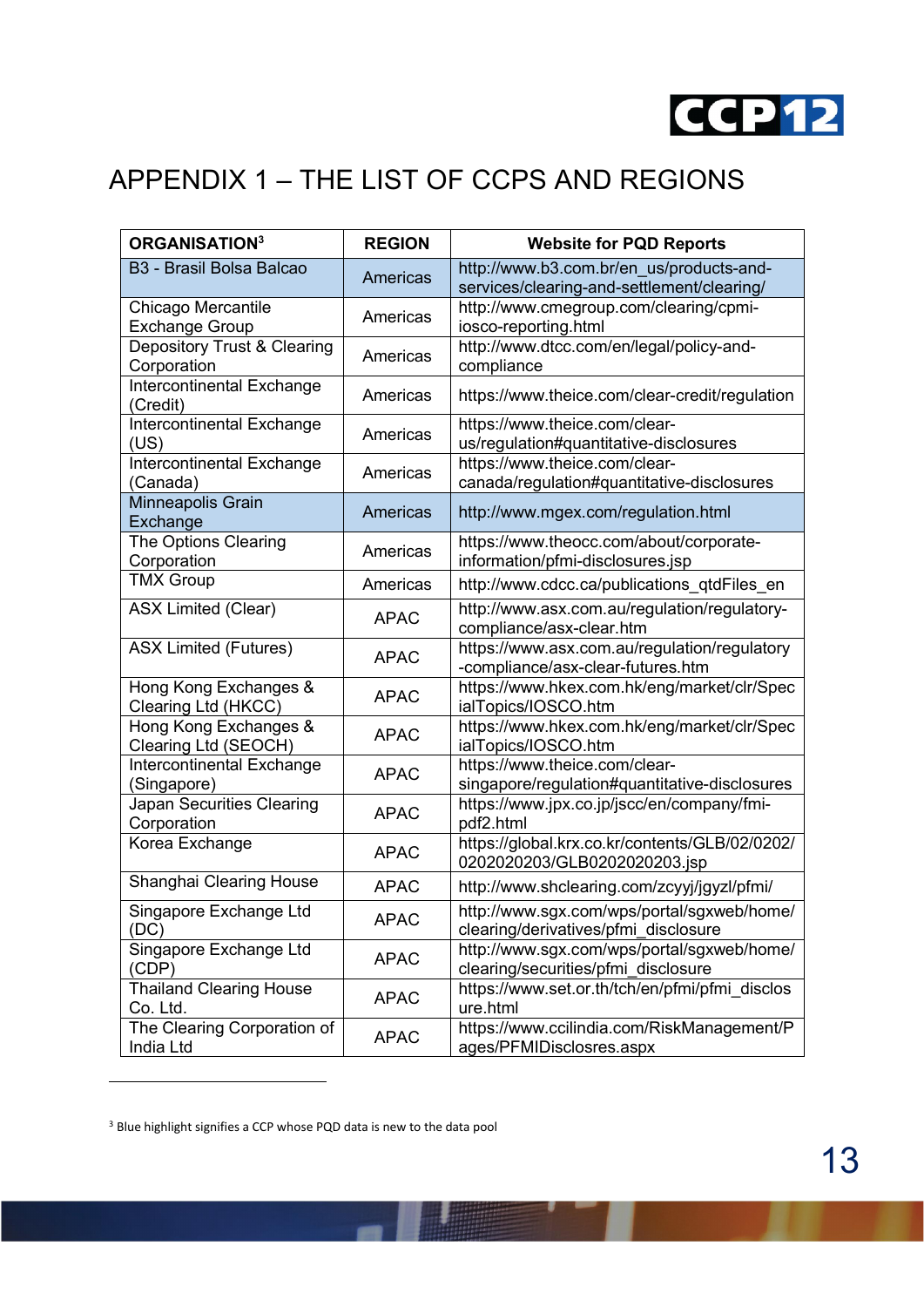

| London Stock Exchange<br>Group Ltd (CC&G)                      | <b>EMEA</b> | http://www.lseg.com/markets-products-and-<br>services/post-trade-services/ccp-<br>services/ccg/statistics/iosco-quantitative-<br>disclosure |
|----------------------------------------------------------------|-------------|---------------------------------------------------------------------------------------------------------------------------------------------|
| <b>Eurex Clearing</b>                                          | <b>EMEA</b> | http://www.eurexclearing.com/clearing-<br>en/about-us/regulatory-standards                                                                  |
| Hong Kong Exchanges &<br>Clearing Ltd (LME)                    | <b>EMEA</b> | https://www.lme.com/en-GB/LME-<br>Clear/Technology/Reports/CPMI-IOSCO-<br><b>Disclosure</b>                                                 |
| Intercontinental Exchange<br>(Europe)                          | <b>EMEA</b> | https://www.theice.com/clear-<br>europe/regulation#quantitative-disclosures                                                                 |
| Intercontinental Exchange<br>(Netherlands)                     | <b>EMEA</b> | https://www.theice.com/clear-<br>netherlands/regulation#quantitative-<br>disclosures                                                        |
| Johannesburg Stock<br>Exchange                                 | <b>EMEA</b> | https://www.jse.co.za/services/post-trade-<br>services/risk-management/quantitative-<br>disclosures                                         |
| KDPW CCP S.A.                                                  | <b>EMEA</b> | http://www.kdpwccp.pl/en/Members/Transpar<br>ency/Pages/Terms_of_Use.aspx                                                                   |
| London Stock Exchange<br>Group Ltd (LCH LTD)                   | <b>EMEA</b> | https://www.lch.com/resources/rules-and-<br>regulations/ccp-disclosures                                                                     |
| London Stock Exchange<br>Group Ltd (LCH SA)                    | <b>EMEA</b> | https://www.lch.com/resources/rules-and-<br>regulations/ccp-disclosures                                                                     |
| Nasdag Clearing                                                | <b>EMEA</b> | https://business.nasdaq.com/trade/clearing/n<br>asdaq-clearing/about-nasdaq-<br>clearing/index.html                                         |
| <b>Central Counterparty</b><br><b>National Clearing Centre</b> | <b>EMEA</b> | http://www.nkcbank.com/viewCatalog.do?me<br>nuKey=461                                                                                       |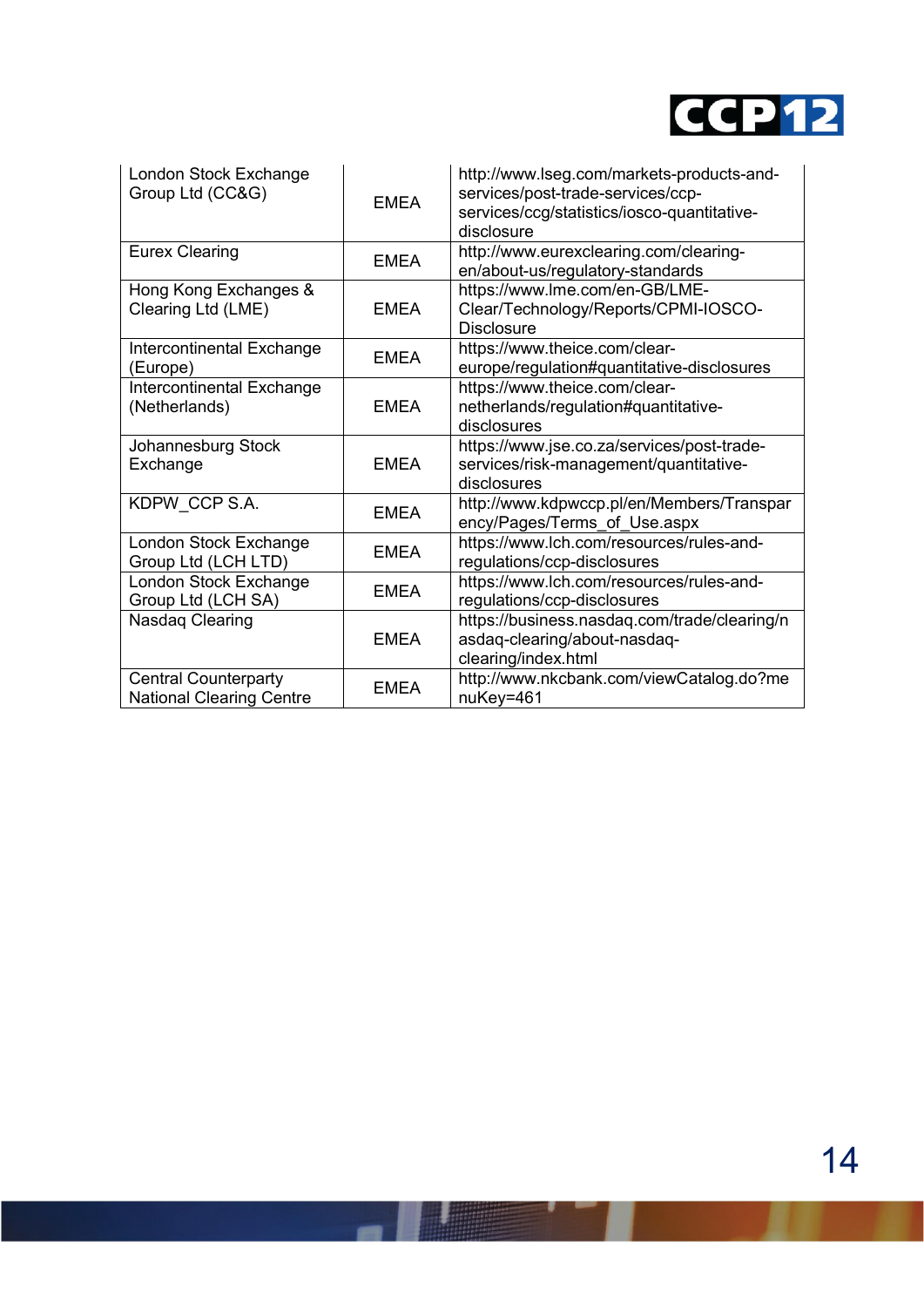

# APPENDIX 2 – SUMMARIZED RESULTS FOR Q1 2018 VS. Q2 2018

| <b>Americas</b>       |                                                   |            | Q1 2018                | Q2 2018                | $+$ / -   |
|-----------------------|---------------------------------------------------|------------|------------------------|------------------------|-----------|
| <b>Initial Margin</b> | <b>Required house</b>                             | <b>USD</b> | 78,992,573,605.95      | USD 73,517,205,364.99  | $-6.93%$  |
|                       | <b>Required client net</b>                        | <b>USD</b> | 6,174,982,179.64       | USD 6,633,228,287.76   | 7.42%     |
|                       | <b>Required client gross</b>                      | <b>USD</b> | 214,969,056,097.73     | USD 222,465,338,657.77 | 3.49%     |
|                       | <b>Required total</b>                             | <b>USD</b> | 300, 136, 611, 883. 30 | USD 302,491,890,051.16 | 0.78%     |
|                       |                                                   |            |                        |                        |           |
|                       | Held (pre-haircut)                                | <b>USD</b> | 372,040,502,984.42     | USD 369,325,015,033.00 | $-0.73%$  |
|                       | Held (post-haircut)                               | <b>USD</b> | 364,670,167,247.82     | USD 361,579,850,674.12 | $-0.85%$  |
| <b>Default Fund</b>   | <b>Required</b>                                   | <b>USD</b> | 30.587.274.264.93      | USD 26,752,354,686.97  | $-12.54%$ |
|                       | Posted (pre-haircut)                              | <b>USD</b> | 33,007,486,945.20      | USD 29,624,633,364.09  | $-10.25%$ |
|                       | Posted (post haircut)                             | <b>USD</b> | 32,454,462,466.17      | USD 29,192,092,887.29  | $-10.05%$ |
|                       |                                                   |            |                        |                        |           |
| <b>Mark-to-Market</b> | Average total VM paid to CCP<br>each business day | <b>USD</b> | 8,439,865,676.51       | USD 6,244,710,578.88   | $-26.01%$ |

| <b>APAC</b>           |                              |            | Q1 2018              | Q2 2018               | $+$ / -  |
|-----------------------|------------------------------|------------|----------------------|-----------------------|----------|
| <b>Initial Margin</b> | <b>Required house</b>        | <b>USD</b> | 18, 152, 627, 092.02 | USD 24,705,952,608.48 | 36.10%   |
|                       | <b>Required client net</b>   | <b>USD</b> | 6,590,540,409.43     | USD 7,002,338,544.88  | 6.25%    |
|                       | <b>Required client gross</b> | <b>USD</b> | 25,200,019,944.55    | USD 23,278,236,005.98 | $-7.63%$ |
|                       | <b>Required total</b>        | <b>USD</b> | 52,859,016,587.50    | USD 57,534,433,357.91 | 8.85%    |
|                       |                              |            |                      |                       |          |
|                       | Held (pre-haircut)           | <b>USD</b> | 92,047,893,241.96    | USD 95,790,609,795.52 | 4.07%    |
|                       | Held (post-haircut)          | <b>USD</b> | 87,948,496,315.52    | USD 92,085,018,605.68 | 4.70%    |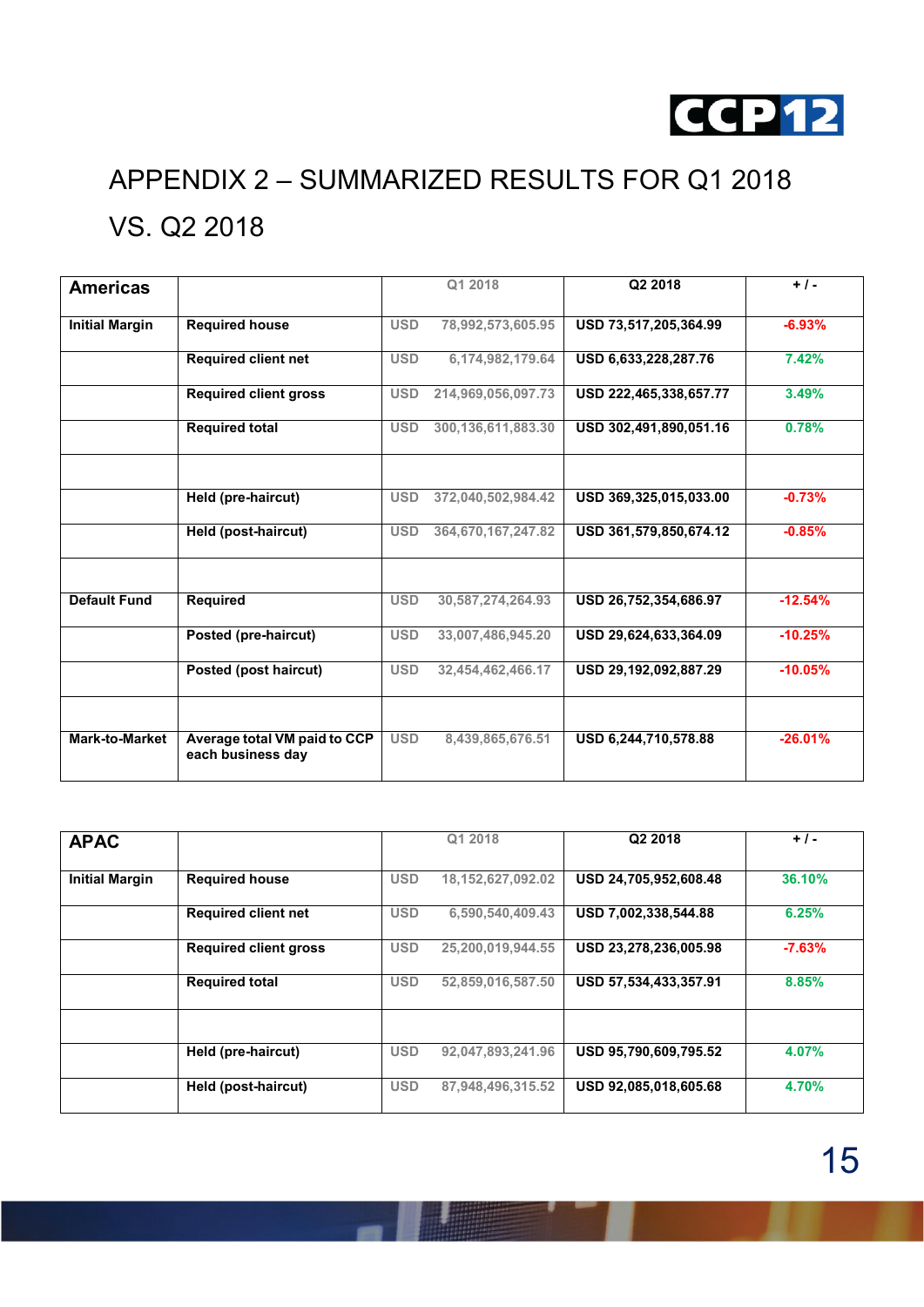

| <b>Default Fund</b>   | Required                                          | <b>USD</b> | 11,771,285,652.20 | USD 12,288,285,972.97 | 4.39%     |
|-----------------------|---------------------------------------------------|------------|-------------------|-----------------------|-----------|
|                       | Posted (pre-haircut)                              | <b>USD</b> | 15,764,359,373.94 | USD 16,309,552,099.47 | 3.46%     |
|                       | Posted (post haircut)                             | <b>USD</b> | 15,329,095,252.08 | USD 15,872,669,694.86 | 3.55%     |
|                       |                                                   |            |                   |                       |           |
| <b>Mark-to-Market</b> | Average total VM paid to CCP<br>each business day | <b>USD</b> | 2,869,428,581.20  | USD 2,099,958,856.14  | $-26.82%$ |

| <b>EMEA</b>           |                                                   |            | Q1 2018            | Q2 2018                | $+1-$    |
|-----------------------|---------------------------------------------------|------------|--------------------|------------------------|----------|
| <b>Initial Margin</b> | <b>Required house</b>                             | <b>USD</b> | 161,765,830,118.66 | USD 155,365,769,442.59 | $-3.96%$ |
|                       |                                                   |            |                    |                        |          |
|                       | <b>Required client net</b>                        | <b>USD</b> | 48,284,499,981.60  | USD 48,546,957,757.50  | 0.54%    |
|                       | <b>Required client gross</b>                      | <b>USD</b> | 108,937,970,754.94 | USD 109,781,138,959.72 | 0.77%    |
|                       | <b>Required total</b>                             | <b>USD</b> | 318,988,300,855.37 | USD 313,693,866,159.80 | $-1.66%$ |
|                       | Held (pre-haircut)                                | <b>USD</b> | 589,944,403,397.17 | USD 570,486,752,086.95 | $-3.30%$ |
|                       |                                                   |            |                    |                        |          |
|                       | Held (post-haircut)                               | <b>USD</b> | 486,532,176,481.13 | USD 482,006,521,260.61 | $-0.93%$ |
|                       |                                                   |            |                    |                        |          |
| <b>Default Fund</b>   | <b>Required</b>                                   | <b>USD</b> | 33,228,147,259.70  | USD 33,459,490,336.69  | 0.70%    |
|                       | Posted (pre-haircut)                              | <b>USD</b> | 35,042,489,806.50  | USD 35,334,953,530.00  | 0.83%    |
|                       | Posted (post haircut)                             | <b>USD</b> | 34,708,782,132.33  | USD 34,989,694,285.84  | 0.81%    |
|                       |                                                   |            |                    |                        |          |
| <b>Mark-to-Market</b> | Average total VM paid to CCP<br>each business day | <b>USD</b> | 7,829,960,474.53   | USD 7,865,629,995.95   | 0.46%    |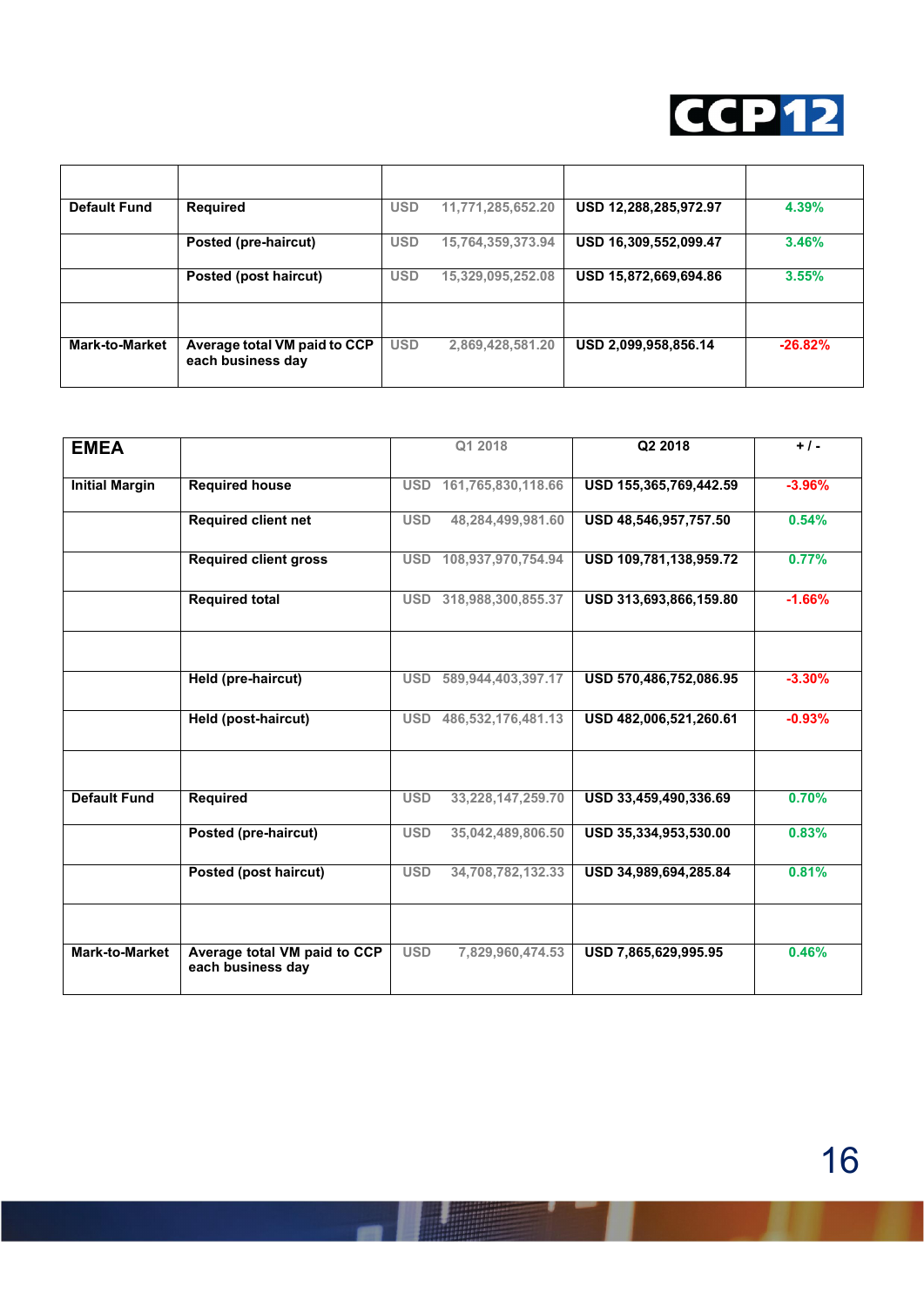

| Global                |                                                   | Q1 2018                            | Q2 2018                            | $+1$ .    |
|-----------------------|---------------------------------------------------|------------------------------------|------------------------------------|-----------|
| <b>Initial Margin</b> | <b>Required house</b>                             | 258,911,030,816.63<br><b>USD</b>   | USD 253,588,927,416.06             | $-2.06%$  |
|                       | <b>Required client net</b>                        | <b>USD</b><br>61,050,022,570.67    | USD 62,182,524,590.15              | 1.86%     |
|                       | <b>Required client gross</b>                      | <b>USD</b><br>349,107,046,797.22   | USD 355,524,713,623.47             | 1.84%     |
|                       | <b>Required total</b>                             | <b>USD</b><br>671,983,929,326.17   | USD 673,720,189,568.86             | 0.26%     |
|                       | Held (pre-haircut)                                | <b>USD</b><br>1,054,032,799,623.54 | <b>USD</b><br>1,035,602,376,915.47 | $-1.75%$  |
|                       | Held (post-haircut)                               | 939,150,840,044.47<br><b>USD</b>   | USD 935,671,390,540.40             | $-0.37%$  |
| <b>Default Fund</b>   | Required                                          | <b>USD</b><br>75,586,707,176.83    | USD 72,500,130,996.62              | $-4.08%$  |
|                       | Posted (pre-haircut)                              | <b>USD</b><br>83,814,336,125.65    | USD 81,269,138,993.55              | $-3.04%$  |
|                       | Posted (post haircut)                             | <b>USD</b><br>82,492,339,850.57    | USD 80,054,456,867.98              | $-2.96%$  |
|                       |                                                   |                                    |                                    |           |
| <b>Mark-to-Market</b> | Average total VM paid to CCP<br>each business day | <b>USD</b><br>19,139,254,732.24    | USD 16,210,299,430.97              | $-15.30%$ |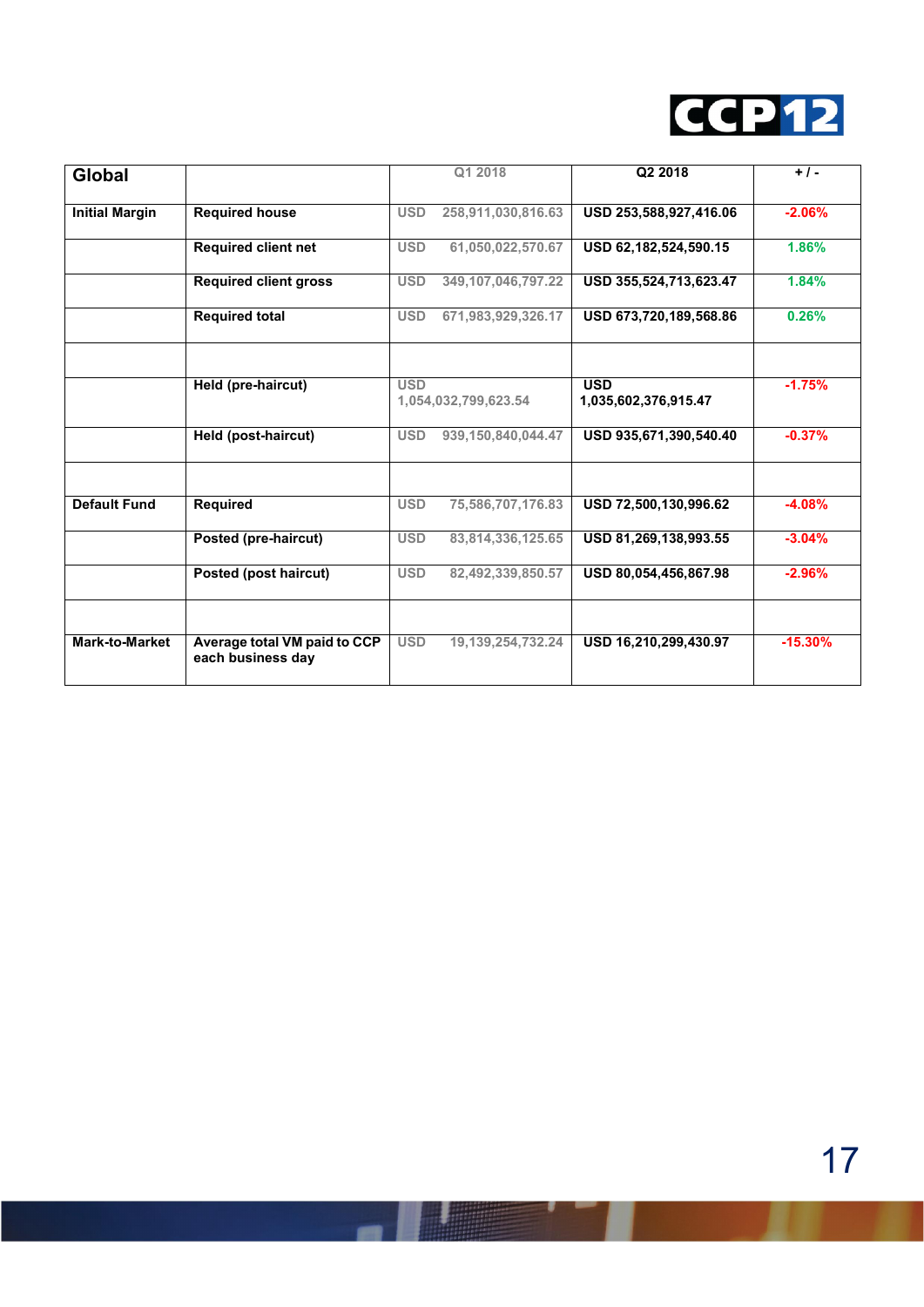

# APPENDIX 3 - INDICATORS

| NO.            | <b>INDICATOR</b>                              | <b>DEFINITION</b>                                                                                                                                                                                                                                                                                                                                                                                                                                                                                                                                                                                                                                                         |
|----------------|-----------------------------------------------|---------------------------------------------------------------------------------------------------------------------------------------------------------------------------------------------------------------------------------------------------------------------------------------------------------------------------------------------------------------------------------------------------------------------------------------------------------------------------------------------------------------------------------------------------------------------------------------------------------------------------------------------------------------------------|
| 1              | Initial margin (IM)                           | Collateral that is collected to cover potential changes in the<br>value of each participant's position (that is, potential future<br>exposure) over the appropriate closeout period in the event<br>the participant defaults. (CPMI-IOSCO, 2012) <sup>4</sup> .                                                                                                                                                                                                                                                                                                                                                                                                           |
| 1.1            | <b>IM Required house</b>                      | This term indicates the total Initial Margin Requirements of a<br>CCP for clearing members (i.e. excluding their clients).                                                                                                                                                                                                                                                                                                                                                                                                                                                                                                                                                |
| 1.2            | <b>IM Required client</b><br>net/client gross | Collecting margin on a gross basis means that the amount of<br>margin a participant must post to the CCP on behalf of its<br>customers is the sum of the amounts of margin required for<br>each such customer. Collecting margin on a net basis means<br>that the participant may, in calculating the amount of margin it<br>must post to the CCP on behalf of its customers, offset the<br>amounts of margin associated with the portfolios of different<br>customers (CPMI-IOSCO, 2012).<br>Under PQD requirements, CCPs should clarify whether Initial<br>Margin Requirements for their clients are under client gross<br>structure, or client net structure, or both. |
| 1.3            | <b>IM Required total</b>                      | This term indicates all the initial margin required by CCPs.                                                                                                                                                                                                                                                                                                                                                                                                                                                                                                                                                                                                              |
| $\overline{2}$ | <b>Default Fund (DF)</b>                      | A fund, comprising pre-funded financial resources provided by<br>participants, to allocate any losses arising in the event that one<br>or more participants defaults on their obligations to the FMI<br>and resources provided by the defaulting party (or parties) are<br>not sufficient to cover such losses (CPMI-IOSCO, 2015).                                                                                                                                                                                                                                                                                                                                        |
| 2.1            | <b>DF Required</b>                            | The total prefunded default fund contributions from clearing<br>members required by CCPs.                                                                                                                                                                                                                                                                                                                                                                                                                                                                                                                                                                                 |
| 3              | <b>Collateral makeup</b><br>of IM / DF        | Initial Margin and Default Fund contributions can be made up<br>of (1) Cash at a central bank, (2) secured cash i.e. reverse<br>repo, (3) unsecured cash at a commercial bank, (4) domestic<br>and (5) foreign sovereign government bonds, (6) agency<br>bonds, (7) state/municipal bonds, (8) corporate bonds, (9)<br>equities, (10) mutual funds/UCITs, commodities (11) gold or<br>$(12)$ other, and $(13)$ other.                                                                                                                                                                                                                                                     |

l

<sup>4</sup> CPSS-IOSCO (2012). *Principles for financial market infrastructures*. [online] Available from: < https://www.bis.org/cpmi/publ/d 101.htm >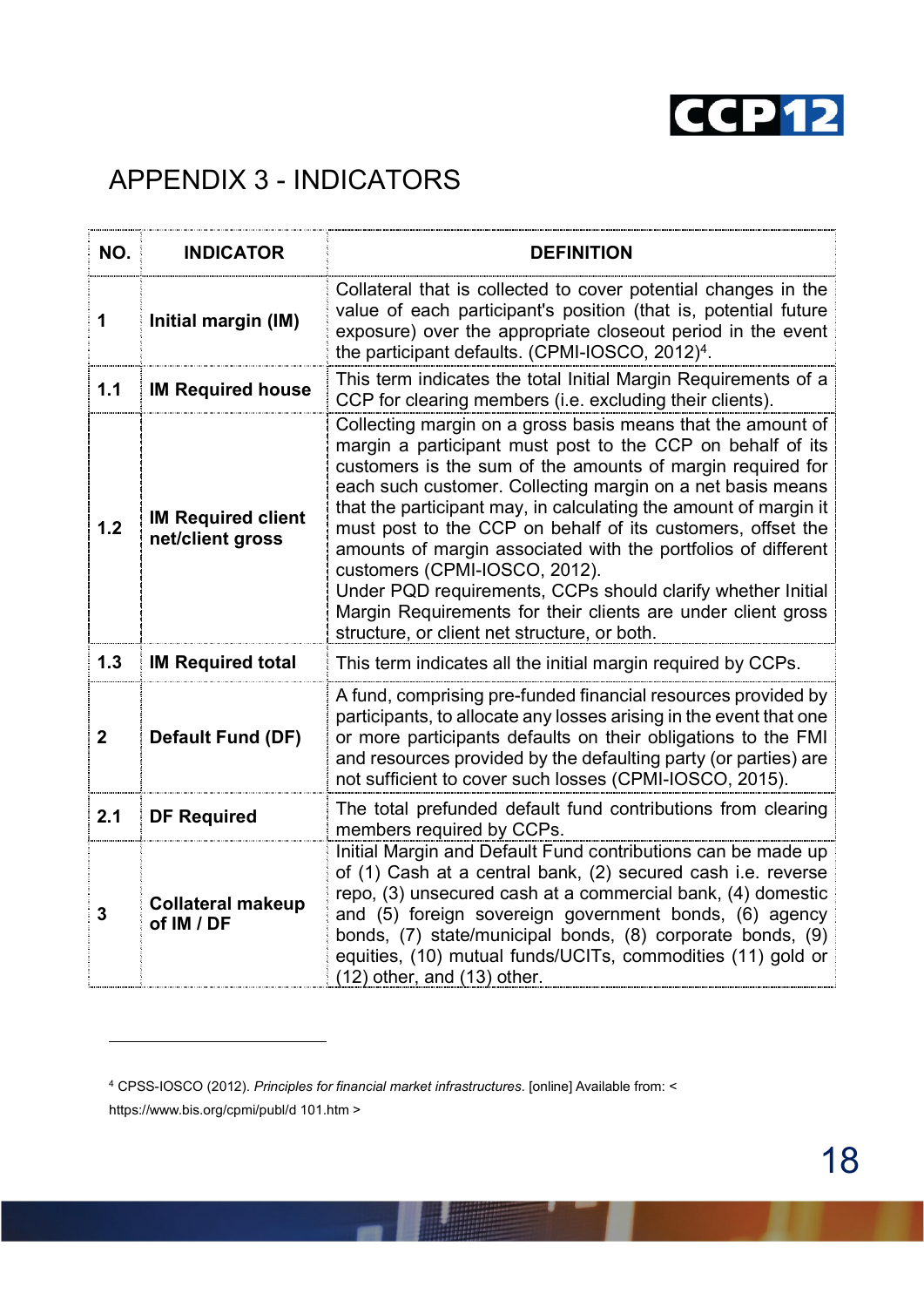

|  | <b>Mark-to-Market</b><br>enforced by CCP | This value calculated by the average total variation margin<br>paid to the CCP by participants on each business day over the<br>period multiplied by the number of business days during that<br>period. Variation Margin can be defined as funds that are<br>collected and paid out to reflect current exposures resulting<br>from actual changes in market prices (CPMI-IOSCO, 2012).<br>The higher amount of Mark-to-Market enforced by CCP<br>indicates the more liquidity requirement for clearing members<br>to cover mark-to-market losses. |
|--|------------------------------------------|---------------------------------------------------------------------------------------------------------------------------------------------------------------------------------------------------------------------------------------------------------------------------------------------------------------------------------------------------------------------------------------------------------------------------------------------------------------------------------------------------------------------------------------------------|
|--|------------------------------------------|---------------------------------------------------------------------------------------------------------------------------------------------------------------------------------------------------------------------------------------------------------------------------------------------------------------------------------------------------------------------------------------------------------------------------------------------------------------------------------------------------------------------------------------------------|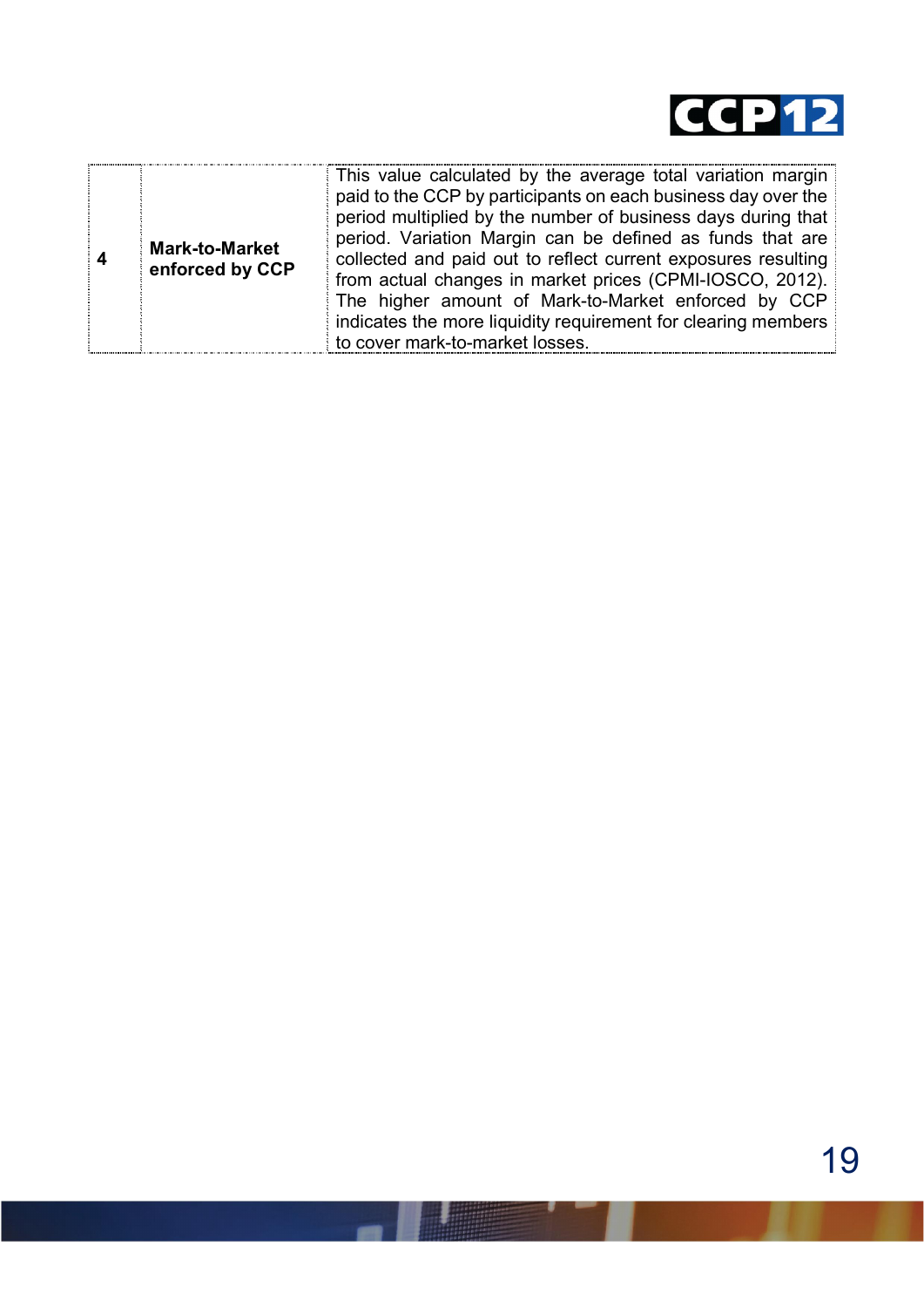

# APPENDIX 4 - LIST OF TABLES AND FIGURES

| CHART 2: INITIAL MARGIN REQUIRED TOTAL IN USD BILLION - Q1 2018 VS. Q2 20185          |
|---------------------------------------------------------------------------------------|
| CHART 3: ASSET CLASS SPLIT OF TOTAL REQUIRED INITIAL MARGIN - Q2 2018  6              |
| CHART 4: ASSET CLASS SPLIT OF TOTAL REQUIRED INITIAL MARGIN IN USD BILLION- Q1 2018   |
| CHART 5: GLOBAL ASSET CLASS SPLIT FOR HOUSE AND CLIENT INITIAL MARGIN TOTALS IN       |
| CHART 6: INITIAL MARGIN REQUIRED HOUSE/CLIENTS TOTAL IN USD BILLION - Q1 2018 VS. Q2  |
| CHART 7: INITIAL MARGIN REQUIRED CLIENT NET AND GROSS IN USD BILLION - Q1 2018 VS. Q2 |
| CHART 8: GLOBAL ASSET CLASS SPLIT FOR CLIENT GROSS AND CLIENT NET INITIAL MARGIN      |
|                                                                                       |
| CHART 10: DEFAULT FUND REQUIRED IN USD BILLION - Q1 2018 VS. Q2 2018  10              |
| CHART 11: COLLATERAL MAKEUP OF INITIAL MARGIN AND DEFAULT FUND - Q2 2018  11          |
| CHART 12: AVERAGE DAILY VARIATION MARGIN IN USD BILLION - Q1 2018 VS. Q2 2018 12      |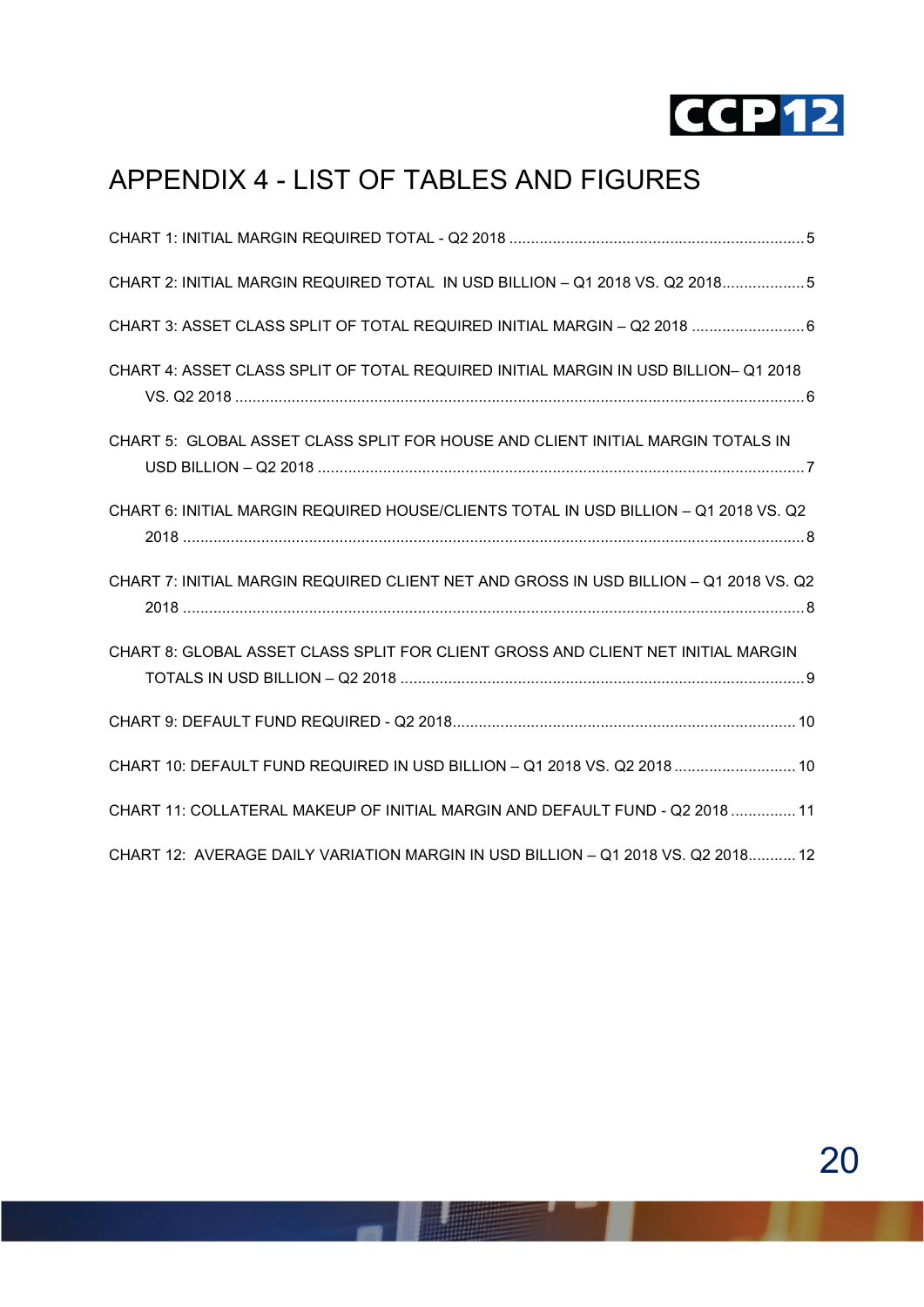

# APPENDIX 5 - CCP12 MEMBERSHIP